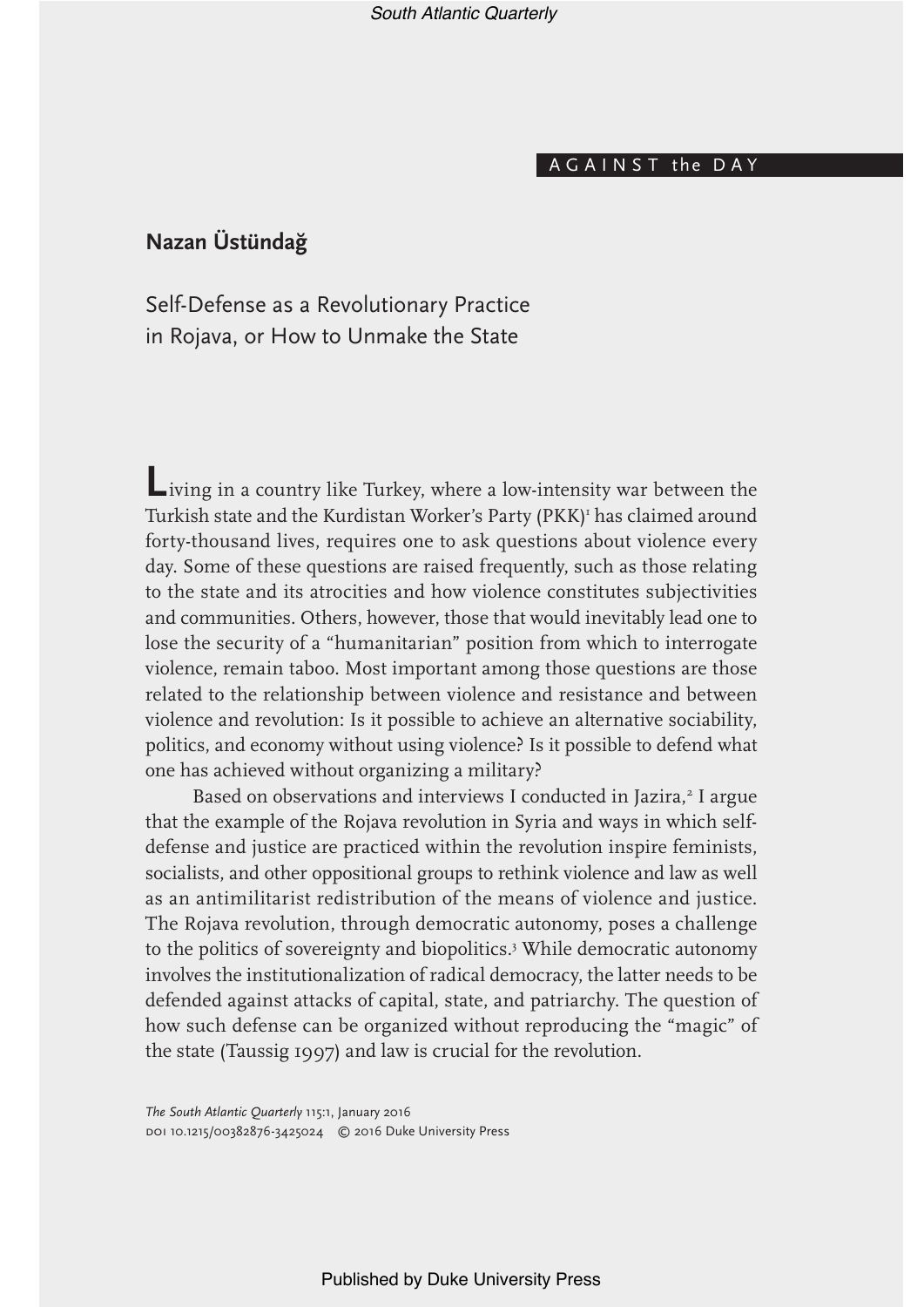**198** The South Atlantic Quarterly • Against the Day • January 2016

## **Island and Mountains: Abdullah Öcalan's Leadership and Sources of Democratic Autonomy**

PKK founder and leader Abdullah Öcalan<sup>4</sup> has spent a considerable time in Syria, and it is here that he developed the frst academies to train guerrillas to fight for the Kurdish Liberation Movement (KLM).<sup>5</sup> Although the PKK was fghting primarily against Turkey at the time, a signifcant number of Kurds from Syria joined the PKK and became leading fgures. It was only after 1998 and due to the pressures of the Turkish state that the Syrian state adopted systematically aggressive politics against the PKK, forced Öcalan and other PKK members to leave Syria, and arrested and killed still other PKK members and sympathizers.6

After seeking asylum in a number of diferent states, Öcalan was captured by the US Central Intelligence Agency in Kenya and delivered to Turkish authorities. At the end of a quick trial, he was sent to the island of İmralı prison for life. Here, he continued his absentee "leadership" of the PKK, shaping its ideological stances and political orientation. Most importantly, he developed his ideas of "democratic autonomy" against nationalism and a separate Kurdish state, which he had already been contemplating since 1993. Until 2012, when the Rojava revolution occurred, his ideas were disseminated in Rojava through the Democratic Union Party (PYD)7 that shares PKK's ideas and strategies.

Öcalan is inspired by Western political theory, mythology, and theology, and the wide reception of his thoughts in the Kurdish regions derive from his ability to interpret all these theories through the lens of his own biography and political experience. In his books, which are meant as part of his public defense, and in which he retells the story of the PKK and formulates the outline of a democratic, ecological, and feminist revolution for Kurdish people and the Middle East (Öcalan 2009, 2012), his overall aim is to develop a Gramscian counterhegemonic theory and a vocabulary that could encompass the historical and contemporary discontent in the wider region in the aftermath of colonialism, the founding of nation-states, and the deepening of capitalism.

In his defense, Öcalan argues that the three ills of contemporary civilization are nation-states, capitalism, and patriarchy, which together constitute what he calls "capitalist modernity." The aim of democratic autonomy is to re-create a political and moral society that was destroyed by capitalist modernity, whose further defining characteristics are environmental destruction by industrialism, oppression of women by the nuclear family,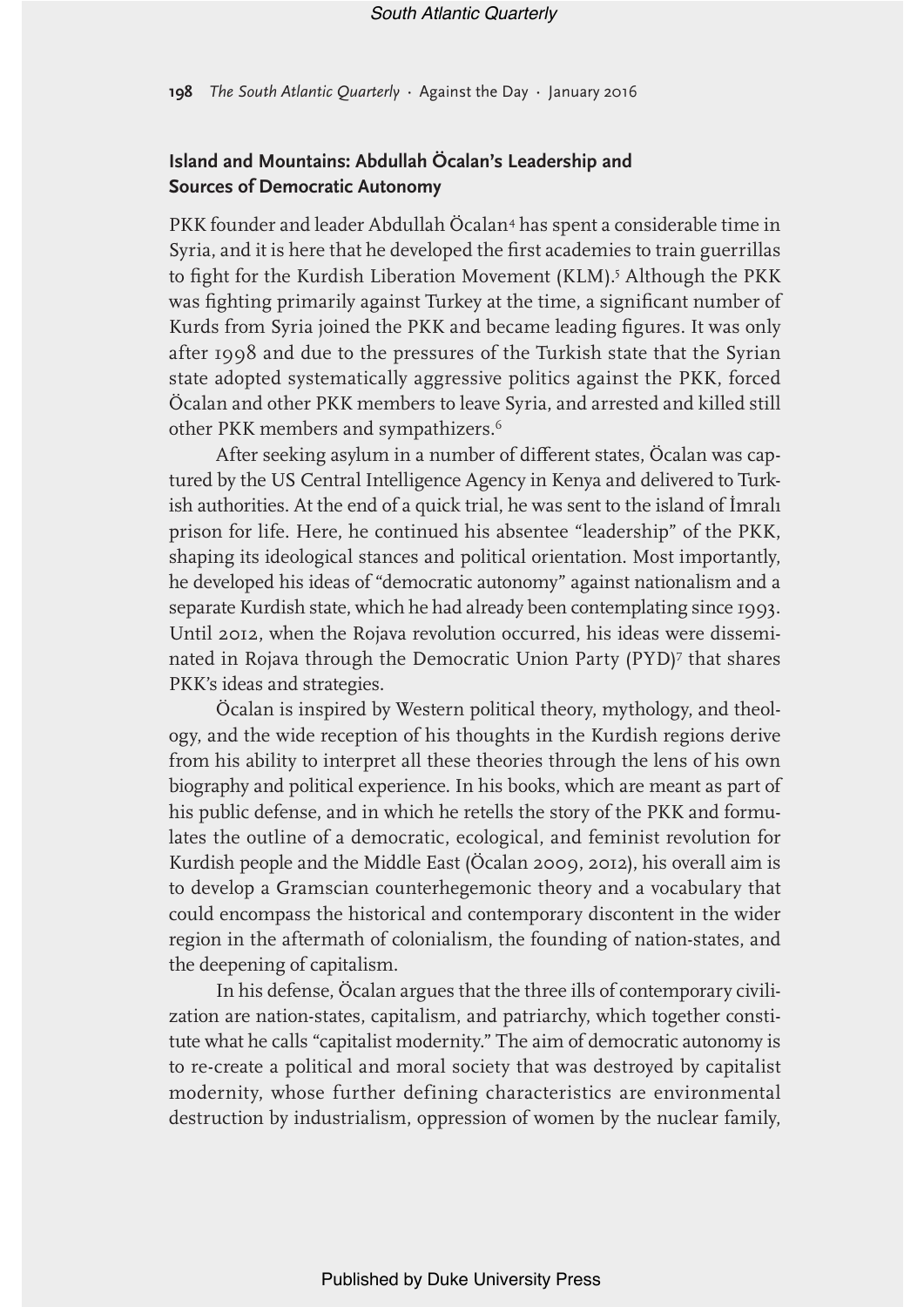and oppression of people's and societies' knowledge by positivist thinking. In capitalist modernity, law replaced morality and governance replaced politics, robbing people of their capacity to know their past and determine their present and future. While the identifying feature of a moral and political society is that decisions are made collectively and informed by memory and past experiences, nothing guarantees that these decisions will be just. Justice, truth, and equality can only be achieved and sustained in a society where values are ecological and democratic and support women's freedom. Hence, according to Öcalan, an ecological women's revolution is intrinsic to the establishment of democratic autonomy.

For Öcalan, any society needs to fulfll the functions of nourishment, reproduction, and self-defense in order to survive. However, during the formation of capitalist modernity, state, capitalist classes, and men confscated the means of nourishment (i.e., production), reproduction (i.e., care), and defense (i.e., violence) from society, the poor, and women. In turn, dispossessed people have fought against capitalist modernity and established a history of democratic modernity. A revolution needs to rely on such a history and bring it into light while also developing institutions that constitute those ethical subjects who will build a moral and political society that values the ecology, women's freedom, and democracy. Such a society must continuously defend itself against the emergence of centralized power and state-ness.

Öcalan follows Marxist analyses of capitalist production and points to a distinction between violence and defense. Just as Marx prioritizes the relations over the means of production, Öcalan privileges the relations over the means of violence, where the former redefines the social meaning and efects of the latter. Violence (in capitalism) becomes defense (in communism) when its means are equally distributed across society. What defnes an ethical and political attitude toward violence in Öcalan's thought is posed not in terms of how one is situated in relation to the question of violence versus nonviolence but in terms of how one is situated in relation to how oppressed people can defend themselves against those who monopolize violence. In a just and gender-equal society, violence must be democratized along with production and reproduction, and their privatization and monopolization must be eliminated.

Defense is about protecting oneself from not only physical violence but also symbolic and cultural violence. Hence, it involves a transformation in all social organizations. For example, self-defense of women requires that women and men participate equally in all formations, institutions, economies, and leadership positions. In addition, all institutions must give women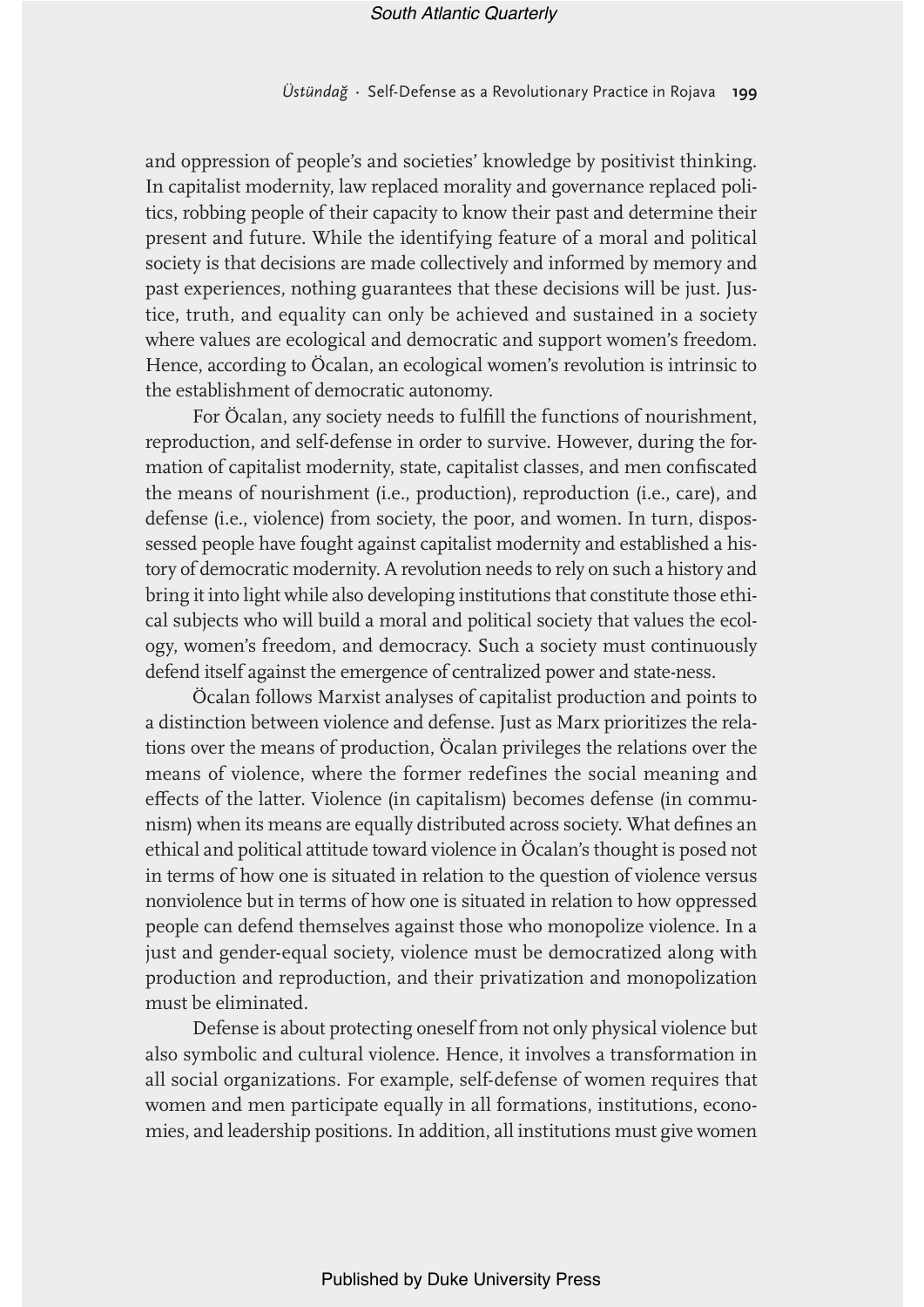**200** The South Atlantic Quarterly • Against the Day • January 2016

and youth the right to veto any decision afecting them so that they can defend themselves against the exhaustion and corruption of the men and the elderly.

Finally, Öcalan also addresses the issue of how a moral political society constitutes its relationship with other societies and defnes dialogue and negotiation as the new methodology of the KLM. In his 1921 essay "Critique of Violence," Walter Benjamin foregrounds "pure means" to talk about something opposite to law constituting and maintaining forms of violence. His examples of "pure means," which underline the moments when the recognition of singularities takes place as opposed to the instrumentalization of connection and communication toward a homogenizing rule, include diplomacy and dialogue between private individuals. Similarly, Öcalan suggests that diplomacy is one of the most important elements of democratic autonomy. It is through diplomacy that Kurds can enter a dialogue between individuals, with the states they inhabit, with Europe, and with their communities. Diplomacy, in other words, is an inevitable part of self-defense and points to the fact that the moral and political society Öcalan talks about is not a self-sustained, closed, and fxed entity but one that is open, changing, and codependent.

## **Learning from War**

Öcalan's ideas are shaped not only by his readings but also by his positive and negative experiences in the armed struggle for Kurdish freedom, initiated in the late 1970s. According to Öcalan's writings and the women guerrillas I interviewed, the guerrilla organization PKK sufered from the danger of turning into gangster squads and paramilitaries in the early 1990s, when the war in Kurdistan was most intense. Guerrilla leaders who monopolized authority, arms, trade routes, information, and relations with villagers threatened the leftist path to liberation. Women and their struggles kept these risks under some control as they started challenging the patriarchal structures of PKK. Öcalan facilitated women's struggles by encouraging them to form an independent army and independent institutions in 1993. The women's army and institutions not only guaranteed women's protection against men, both in the Turkish army and in guerrilla forces, but also disrupted channels of secrecy, transformed relations with locals, and efectively developed an opposition to the abuse of power.

Another wartime development in the 1990s contributed to Öcalan's focus on self-defense. As one of its war strategies, the Turkish army terror-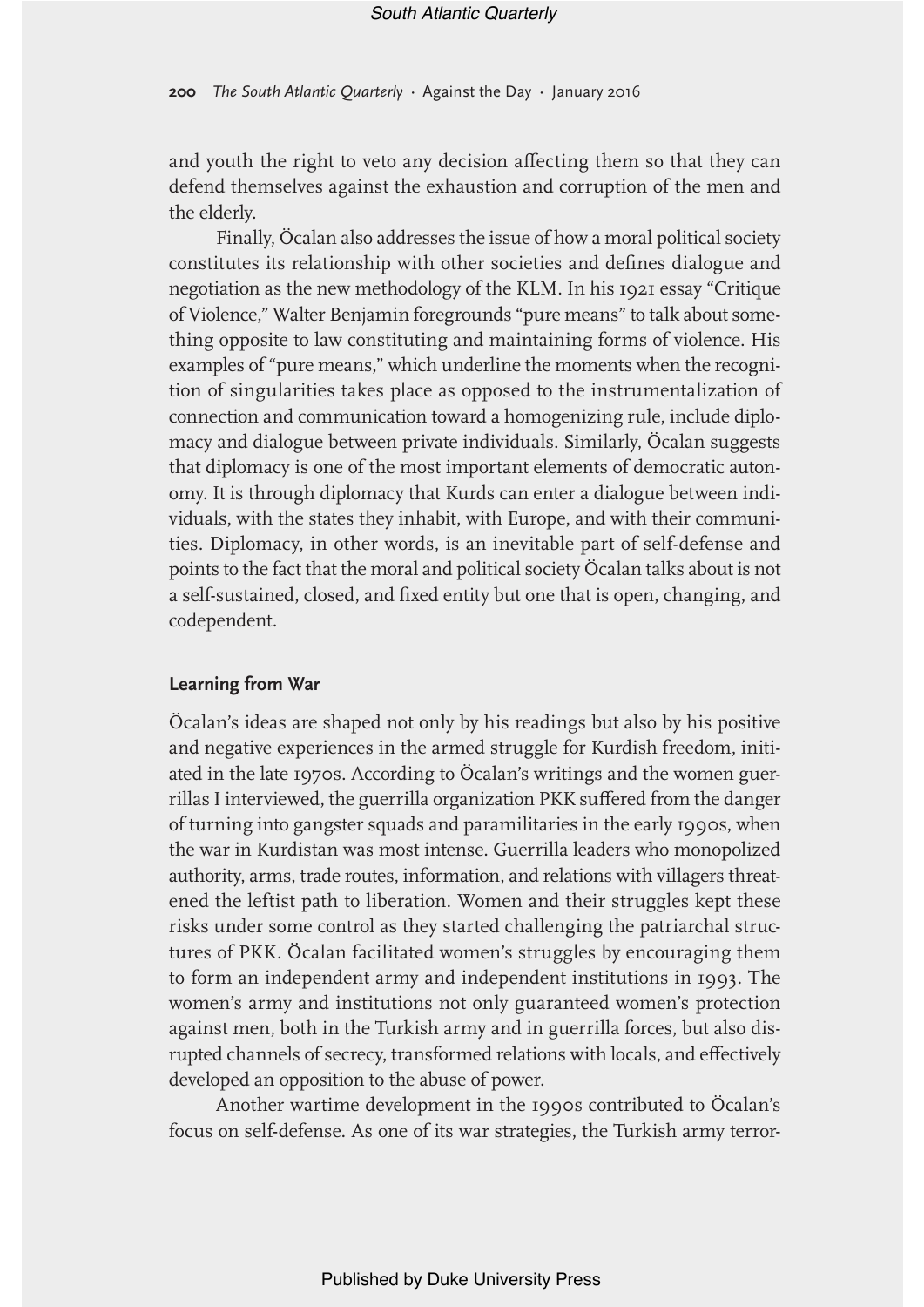Üstündağ • Self-Defense as a Revolutionary Practice in Rojava **201**

ized civilians by means of forced displacement, disappearance, and extra-judicial killings. The goal of the state was to depopulate Kurdistan and prevent guerrillas from receiving logistical support. In his writings, Öcalan harshly criticizes this era, arguing that it was wrong for the PKK to rely exclusively on the villagers logistically and leave them defenseless when the state struck. During this period, the PKK suffered because it had not organized the villagers ideologically and militarily into self-defending units. Worse, some PKK guerrillas failed to sustain themselves independently and instead relied on the products and commodities of villagers, which put the latter further at risk. Staying away from production and self-sustaining labor turned these PKK members into warlord-like figures with partial sovereignties.

As a consequence of Öcalan's criticisms and the struggles within the movement, one of the primary goals of the PKK throughout the 2000s was to create an organizational and ideological structure that would prevent the reemergence of such authoritarian approaches and practices among guerrilla units. During this time of self-refexive turmoil, the PKK's ideological leadership diminished and turned into a mythical force in people's lives (Üstündağ 2012): It lived as a name to which many memories, stories, desires, and longings were attached. Kurds, both those who left and those who remained in Kurdistan, were caught up in melancholia due to the loss of either their home or the ethics of PKK, which could not be reproduced once the PKK's material presence in their lives ceased.<sup>8</sup> In other words, while the PKK was effective in its war against the state, it failed in creating morally and politically autonomous social forms.

Still, there were also positive lessons to draw from the war. Some of the PKK's successful military strategies during 1990s onward became an ideological and material source from which the recent democratic autonomy paradigm could draw ideas of self-defense. Scattered among the vast mountains of Kurdistan, each guerrilla unit is partially autonomous and must depend on itself for survival. These units must be able to absorb new recruits, build shelters, rely on light weaponry, train themselves militarily and ideologically, and defend themselves from heavy and coordinated air strikes by the Turkish state. Guerrillas' intimate knowledge of their natural surroundings and few possessions, as well as their close relationships with one another, are often the only defenses they have. For example, when the Turkish army started using drones during the 2010s and caused high numbers of casualties among guerrillas, a few of these autonomous units discovered accidentally that covering under black umbrellas protected them from being detected. This knowledge spread among the units very quickly and became a common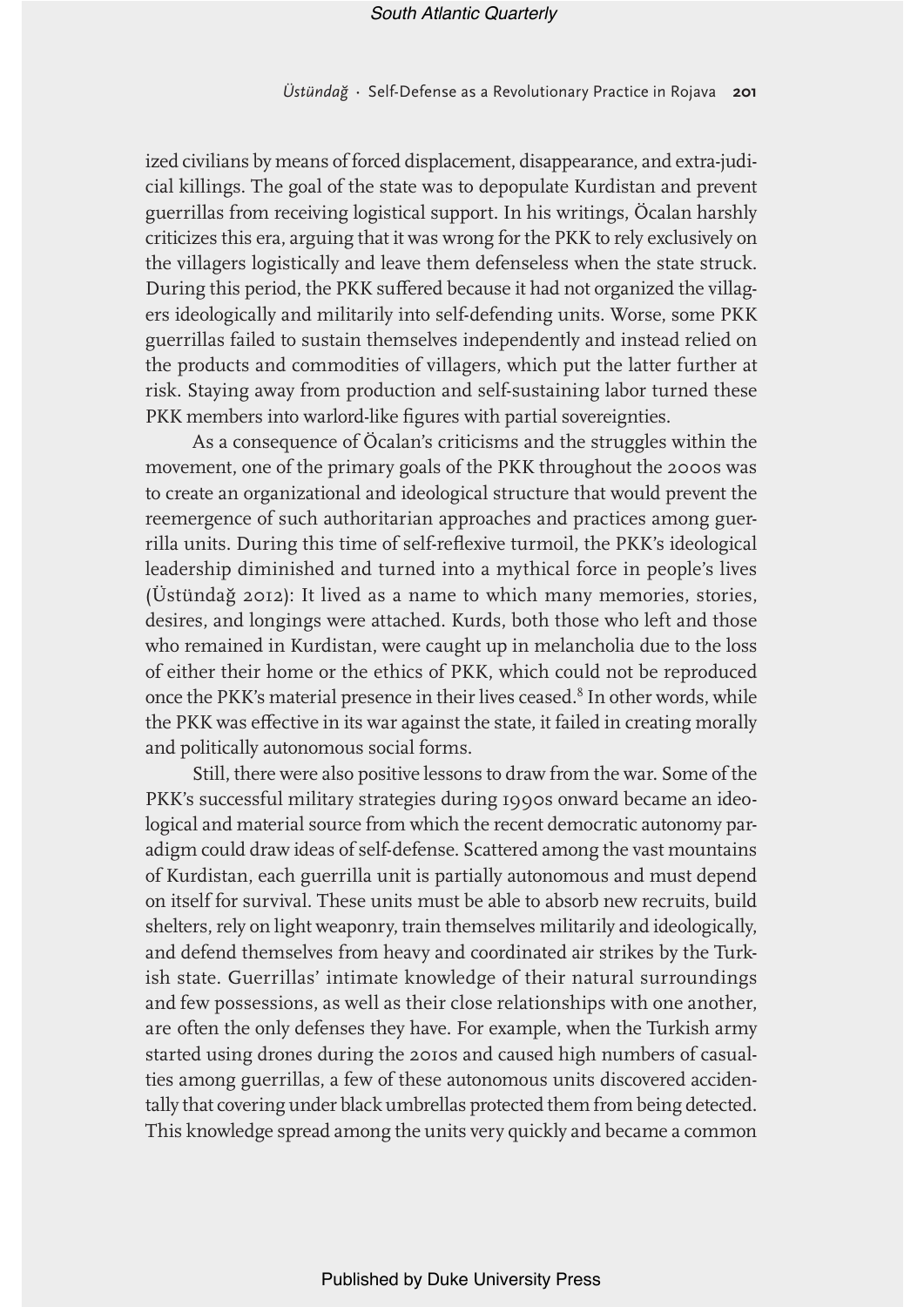**202** The South Atlantic Quarterly • Against the Day • January 2016

strategy until the army fgured out their trick. Such examples have become widely circulated testimonies to the resourcefulness of people without a state, who must rely on their own means for defense and self-government.

It also became clear that autonomous guerrilla units, besides causing enormous harm to the state, could affect great social impact on the region. For example, after 2006,<sup>9</sup> guerrilla-initiated village assemblies increasingly replaced traditional mediators and forms of confict resolution, and women of the region started depending on collectivities organized by all-women military units to defend themselves from violence, unwanted marriages, and honor killings.<sup>10</sup> In Lice, Yüksekova, Nusaybin, Cizre, and Dersim, village assemblies together with the guerrilla army and militia defended themselves using diferent tactics against military attacks, including the building of walled borders between Syria and Turkey as well as dams and military posts. Thus, right before the Rojava revolution, the new paradigm of democratic autonomy was already internalized and practiced by the movement at the margins of Turkey, which is the heartland of Kurdistan.

Finally, the movement also realized that the Kurds' division into four nations could be regarded as a source of power rather than a weakness. Abandoning its desire to form a separate nation-state, the movement redefned its goal as the introduction of democracy, equality, and freedom to the Middle East as a whole. After the peace process with Turkey was declared in 2013, meetings were held with Kurds from diferent states and with democratic forces in Turkey and in Europe to create umbrella organizations and networks that could act in coordination for ecological interests, women's rights, and democracy. Kurdish civil rights organizations, women, and political parties deepened their national, regional, and global relations and increasingly adopted a discourse that emphasized future-oriented ethical principles alongside the past suffering of multiple ethnic affiliations.

Just as Öcalan's ideas were not developed on the spot in a vacuum, the Rojava revolution did not develop as a self-explanatory, instantaneous truthevent. It had been in the making for at least thirty years.

## **From the Lowlands of the North to the Lowlands of the West: Revolution in Rojava**

The Rojava revolution started in July 2012 in Kobanê and immediately spread to Afrin and Jazira. According to the interviews I conducted in Kobanê and Jazira, the revolution occurred through civil disobedience. When thousands of people came to the front of the government's army posts in protest, the small number of soldiers holding these posts resigned without objection. In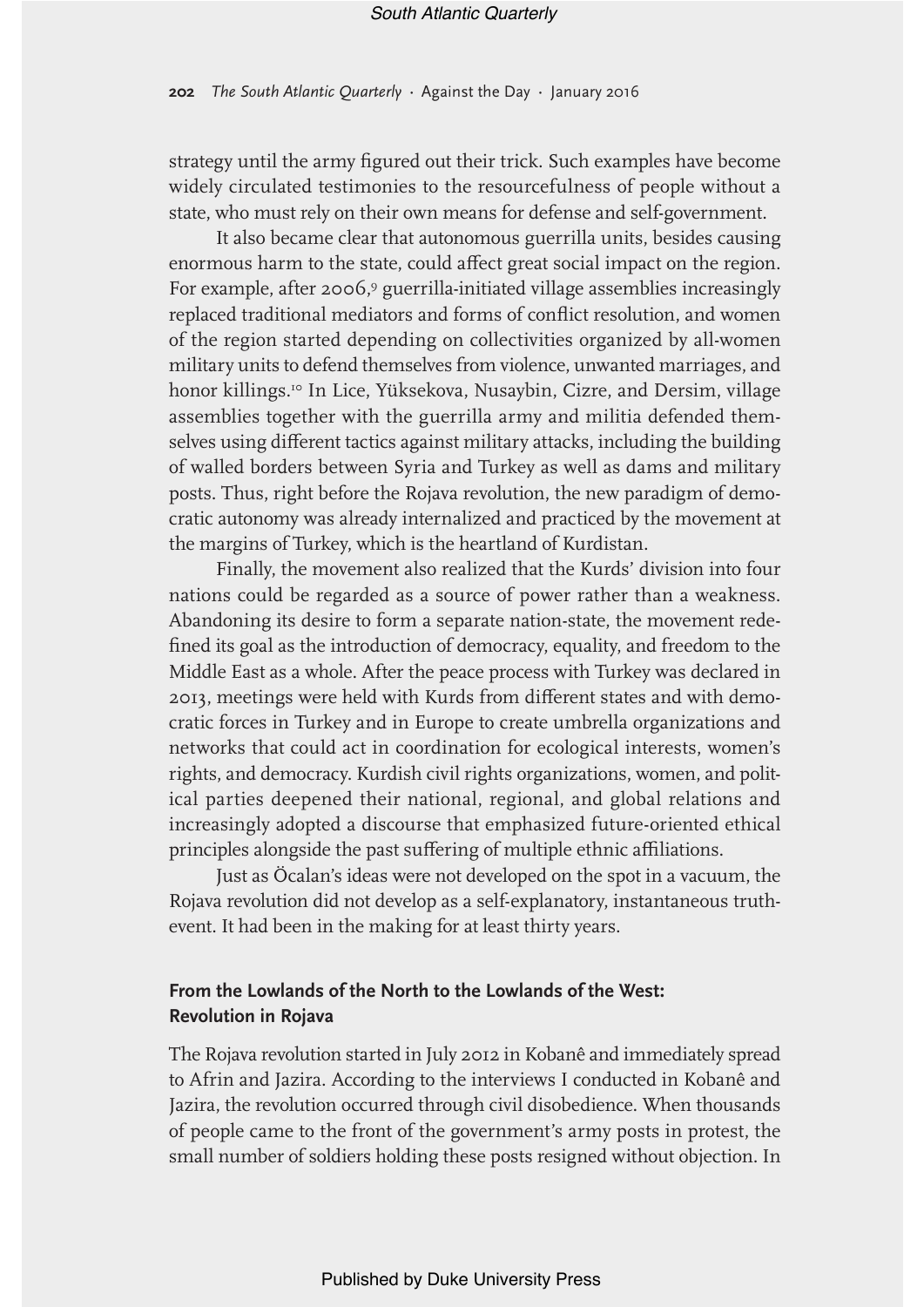January 2014, the cantons published the much-acclaimed Rojava constitution, which declares itself to be a voluntary social agreement between collectivities of diferent ethnicities, sects, and religions.

Two copresidents of government, a people's parliament headed by one president, and two vice-presidents rule each canton government. They, and ministry officials, are appointed by the Movement for a Democratic Society  $(TEVDEM)$ ,<sup> $\text{II}$ </sup> a coalition of different political parties and the main actor in the revolution. In forming these governments, TEVDEM takes care to ensure that all different political affiliations, religious groups, and ethnicities were represented in canton governments and that gender equality in all power positions was achieved.

Democratic autonomy does not deny the legitimacy of already existing states. While today the central state's presence has diminished—and, in Kobanê, completely disappeared—once the war ends and the Syrian state is reestablished, canton governments will be part of a dual power structure. More important are the assemblies, communes, and academies, which together constitute a third decision-making structure in relation to matters of production, reproduction, and defense. What I can infer from the TEVDEM members I interviewed is that the relationship between the canton government and assemblies is conceived not in terms of representation but in terms of self-defense. In other words, the primary aim is not to achieve the representation of assemblies in the government, although that could be the case. Rather assemblies, academies, and communes will be the means by which localities maintain their autonomy against the canton governments, unmake the latter's claims to state-ness, and eventually appropriate their functions, proving them redundant.

## The Organization of Defense and Justice in Rojava

The Asayiş. The first time I encountered the asayiş (security)<sup>12</sup> of Rojava was when I crossed the border from Iraq to Syria or, as Kurds call it, from Bashur to Rojava in July 2014. Since the Kurdish Federal Government of Iraq is reluctant to grant official documents for entry to Rojava and keeps the border closed, many people like me are obliged to use informal means and connections to access Jazira. It is then, already at the threshold of border crossing, where documents mean less than willpower and informal relations, that one witnesses statelessness in Rojava.

My contacts helped me cross over into Jazira via the river Tigris in a small boat at night. After fghters of the People's Defense Units (YPG) and Women's Defense Units (YPJ),<sup>13</sup> who watch over the border, welcomed us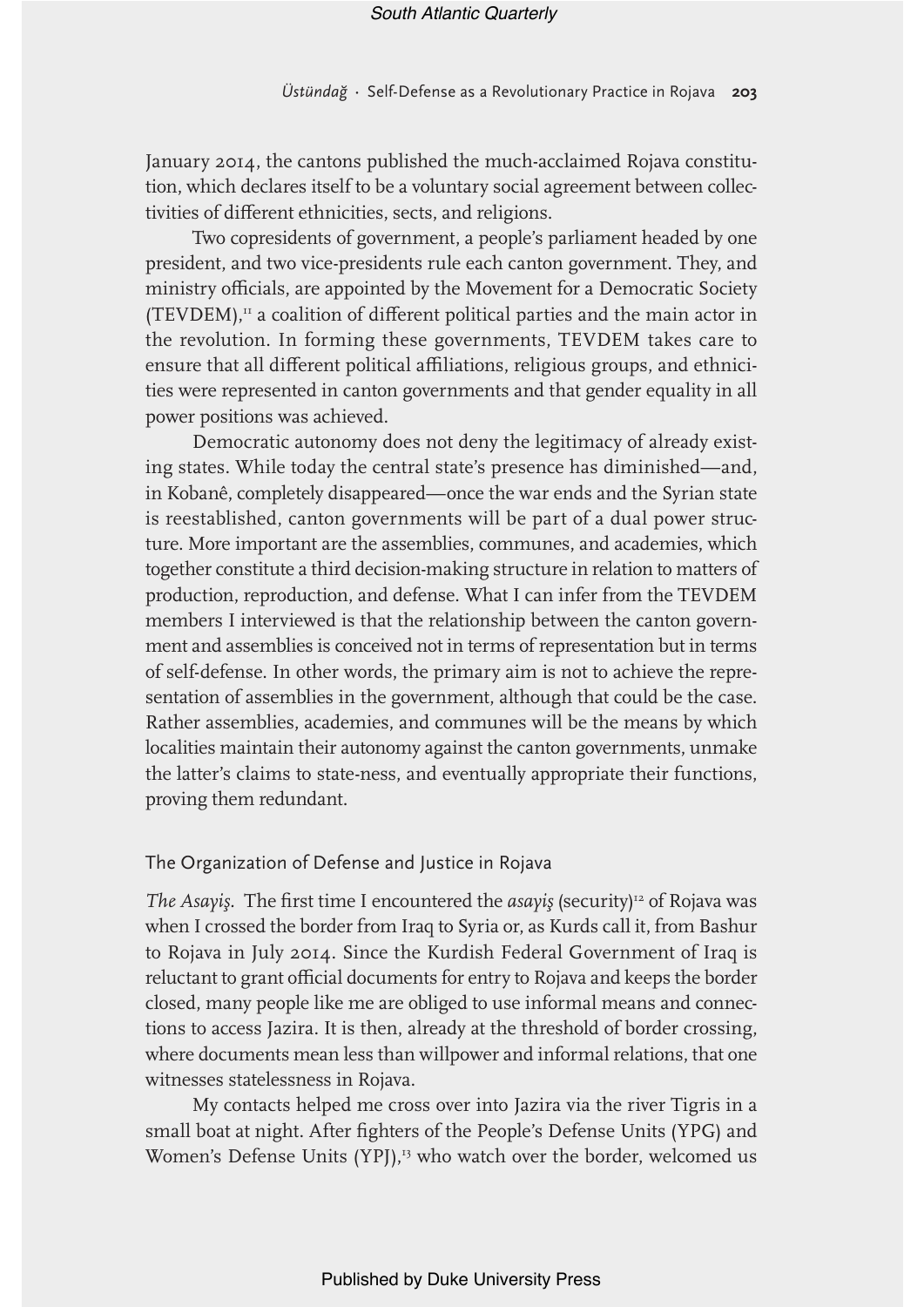**204** The South Atlantic Quarterly • Against the Day • January 2016

with tough handshakes, we were brought to the women's academy, where women who take part in assemblies, committees, government, local communes, and academies receive revolutionary education on women's and people's freedom. This women's academy, along with the neighboring asayiş academy, became the home where I would spend the following days and from which my appointments with diferent groups would be arranged.

Under the Syrian government, Rimelan was the headquarters of the government and the spaces where now the academies lay were inaccessible to common people unless they were brought there for investigation or had specific requests from government officials. Despite the fact that the new geography of Rimelan still inhabits many checkpoints that protect people from ISIS (Islamic State of Iraq and Syria) suicide attacks, the academies are easily accessible to anyone who wants to participate in or visit them.

Many of the trainees attending the academies had been tortured in those very spots where they were now being trained; they pointed to the irony of inhabiting Rimelan as students who would soon become "police officers." A place they once considered to be overwhelmingly stately and rich became a sign of modesty, a "common" where teachers and students, high and low ranked officers alike, cooked, ate, labored, fed animals, planted vegetables and fowers, and laughed together. Many of them mentioned that being in places and spaces where they had been humiliated and violated before was a constant reminder of what they did not want to become. As one of them said: "We walk in a sense of revenge. But the revolution is too valuable to be sacrifced to personal feelings" (pers. comm., July 2014).

In their phenomenal essay on the formation of state in everyday life, Akhil Gupta and James Ferguson (2002) argue that the state in social life is constituted through the organization of space symbolized by tallness of buildings, gates, and checkpoints. The conceptual and material existence of the state as a separate entity is always already dependent on a spatial enactment. One of the ways in which the asayiş of Rojava tries to get rid of being perceived as part of the state is also through spatial enactments: dogs, fowers, and plants are welcome; half of the academy residents are women; students and teachers cook and serve at the same time. These make Rimelan more accessible to people and dissociate it from the state.

What immediately catches one's attention in Rimelan, as in the rest of Rojava, is that the local people salute and talk to the men and women in uniforms—walking the street or holding a checkpoint—with pride and compassion. In Syria, a majority of the Kurdish population did not have citizenship and, accordingly, did not hold any governmental positions.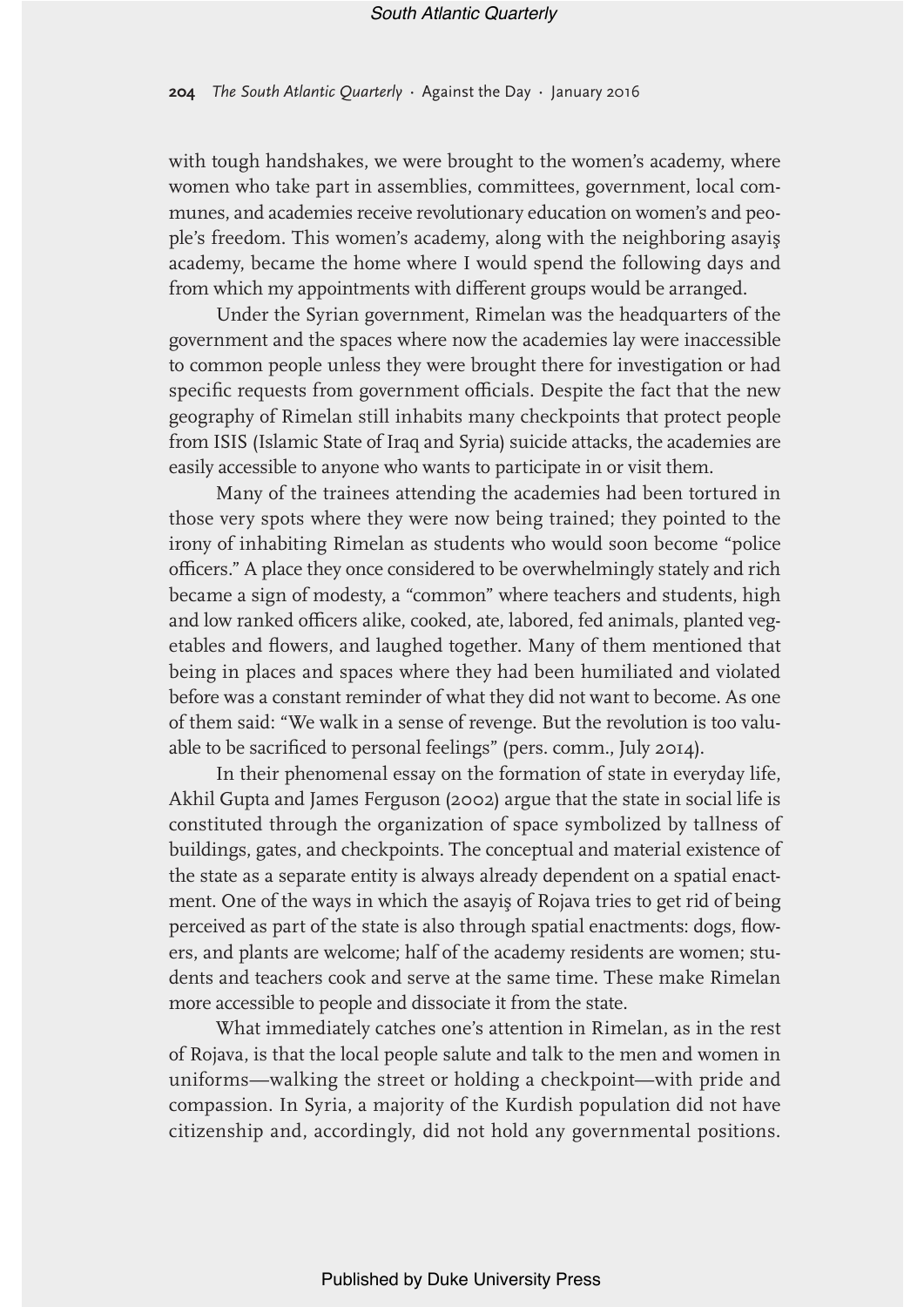Many of those who did hold government positions left the country with the rest of the wealthier groups after the revolution. The pride and compassion shown to people in uniforms come from the erasure of the colonial diference that made state and life in Rojava under the Assad regime and from the feeling that "these are our people." Such practices of reciprocity, moreover, erase the reifed and phantasmal presence of the Syrian state in people's lives symbolized by the glorious uniforms worn by the military, their overtly masculine expressions, or the mansions they inhabited. The fact that it is those in scrapped, badly stitched, and uneven uniforms that die frst in war adds up to the compassion of salutes, which always already contain mourning.

YPG and YPJ self-defense units are primarily responsible for protecting Rojava from attacks by the Syrian government and Islamist organizations such as al-Nusra and ISIS. These have been the main actors who protected the Yazidis from the ISIS massacre in Iraq and secured their transportation. This was an important move on their part since with this move they not only have performed a transnational defense role but gained legitimacy among diferent societies and communities. Later, during the Kobanê war, the YPG and YPJ deepened this internationalist position by inviting all world communists, feminists, and democrats to take part in the war against ISIS.

While the YPG and YPJ are increasingly internationalizing themselves, the aim of the asayiş is to deeply localize itself. In a conversation we had with the chief of the asayiş in Jazira and the female and male co-chiefs of the asayiş academy in Rimelan, we learned about their future plans for Rojava's self-defense. Their main complaint is about the heavy and highly visible guns they carried. Their hope is to replace them with small guns and eventually dispense with guns all together. In a not so distant future, they expect that defense will be fully democratized and the local assemblies will take over their function.

It is only at a slow pace that local militias are being formed under the control of neighborhood and village assemblies in Jazira. According to the democratic autonomy paradigm, these neighborhood self-defense units formed by men and women from diferent age groups will replace all other centralized defense units. As the YPG, YPJ, and the defense section of the PKK take an increasingly international and humanitarian role in protecting the oppressed from colonial, capitalist, and destructive military attacks, these local units will become responsible for internal problems such as violence against women, tribal confict, or drug abuse. TEVDEM members, canton officials, and asayis members stress, however, that Rojava is still far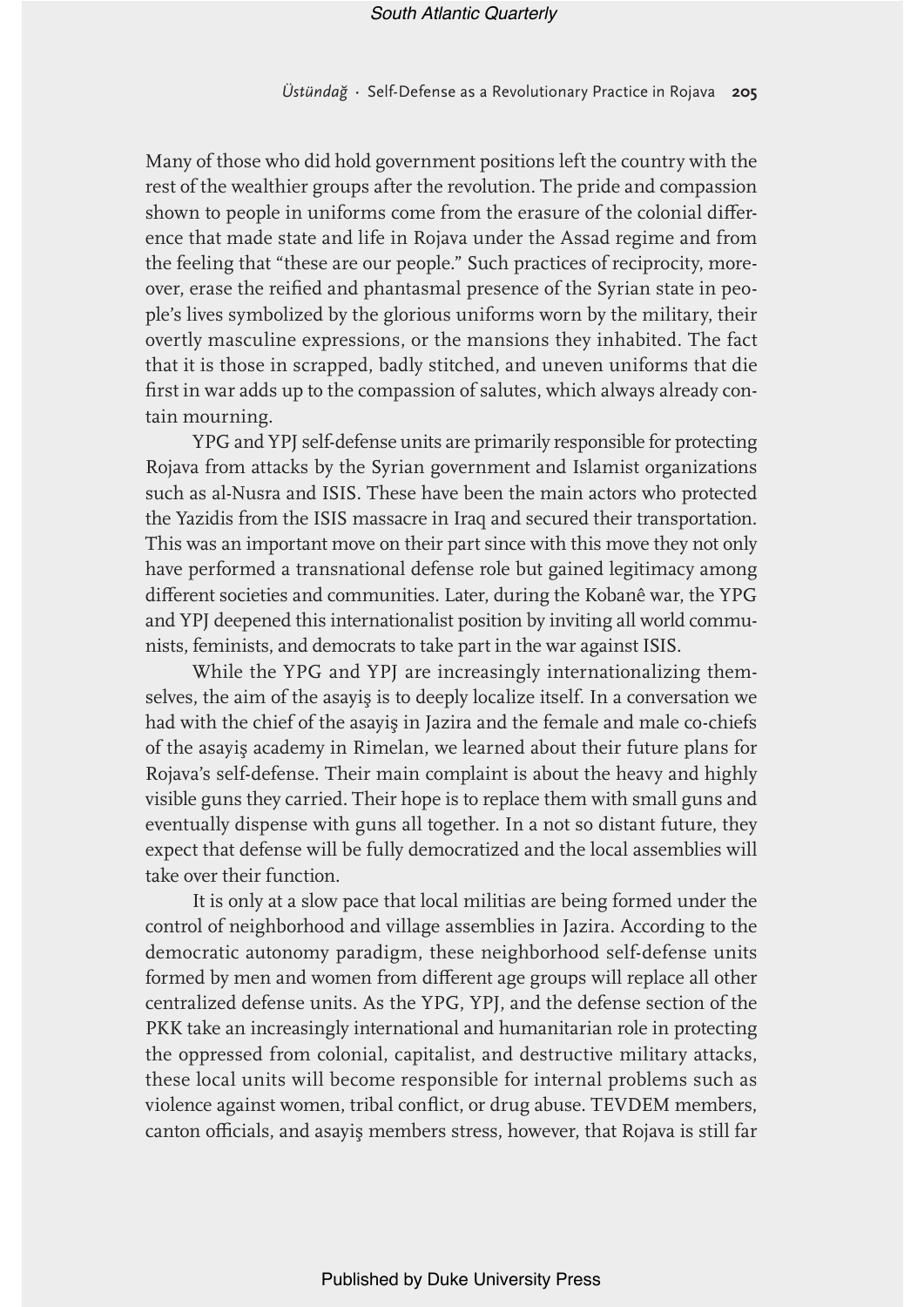**206** The South Atlantic Quarterly • Against the Day • January 2016

away from realizing this ideal since the education of people to become revolutionary personalities is not complete.

Indeed, everyone in Rojava states that education and what everybody calls a mental revolution through pedagogical practice are key ingredients for sustaining a material revolution. Colonialism and occupation have created a particular personality among Syrian Kurds, which revolutionary actors defne as alienated and self-interested. Education is a means of cultivating a new ethical subjectivity counteracting these colonized personalities.

Much of the education in the asayiş is nontechnical and involves topics like women's history and liberation, Middle Eastern history, the history of Kurdistan, the state, truth, and diplomacy. Far from being only conceptual, the lessons are also practical, involving enactments of life in nature and scarcity whereby students are brought to the outdoors and taught to live without electricity and food. Self-refexivity and criticism constitute another important part of the lessons: people are invited to collectively contemplate their desires for power, revenge, and conformity.

Once asayiş members take their posts, they are expected to perform an ethics of equality with people and not make themselves too present in their lives. There are a number of cases where complaints by the public led certain asayiş members to be punished. Punishment involves more education and only in a few cases are people taken out of their posts and given duties other than defense. Indeed, punishment and application of the law, that is, the law that produces and maintains violence, is always a debated issue in Rojava.

### Democratization of Law: People's and Women's Houses

Revolutionaries of Rojava believe that democratization of the means of violence must go hand in hand with democratization of the means of justice. They dream of a society where there will be no need for judges, lawyers, and prosecutors, and they have made considerable progress in achieving this goal. All neighborhood assemblies have peace and justice committees responsible for solving conficts. If conficts are not solved at this level, they are brought to people's houses and women's houses in cities and town centers. Women's houses deal with issues of violence against women, polygamy, unwanted marriages, and other crimes involving women.

People's and women's houses in Rojava achieve the democratization and profanation of judgment through conversation, argumentation, and negotiation, making decisions on a case by case basis and involving the community in the decision-making processes. I refer to Giorgio Agamben's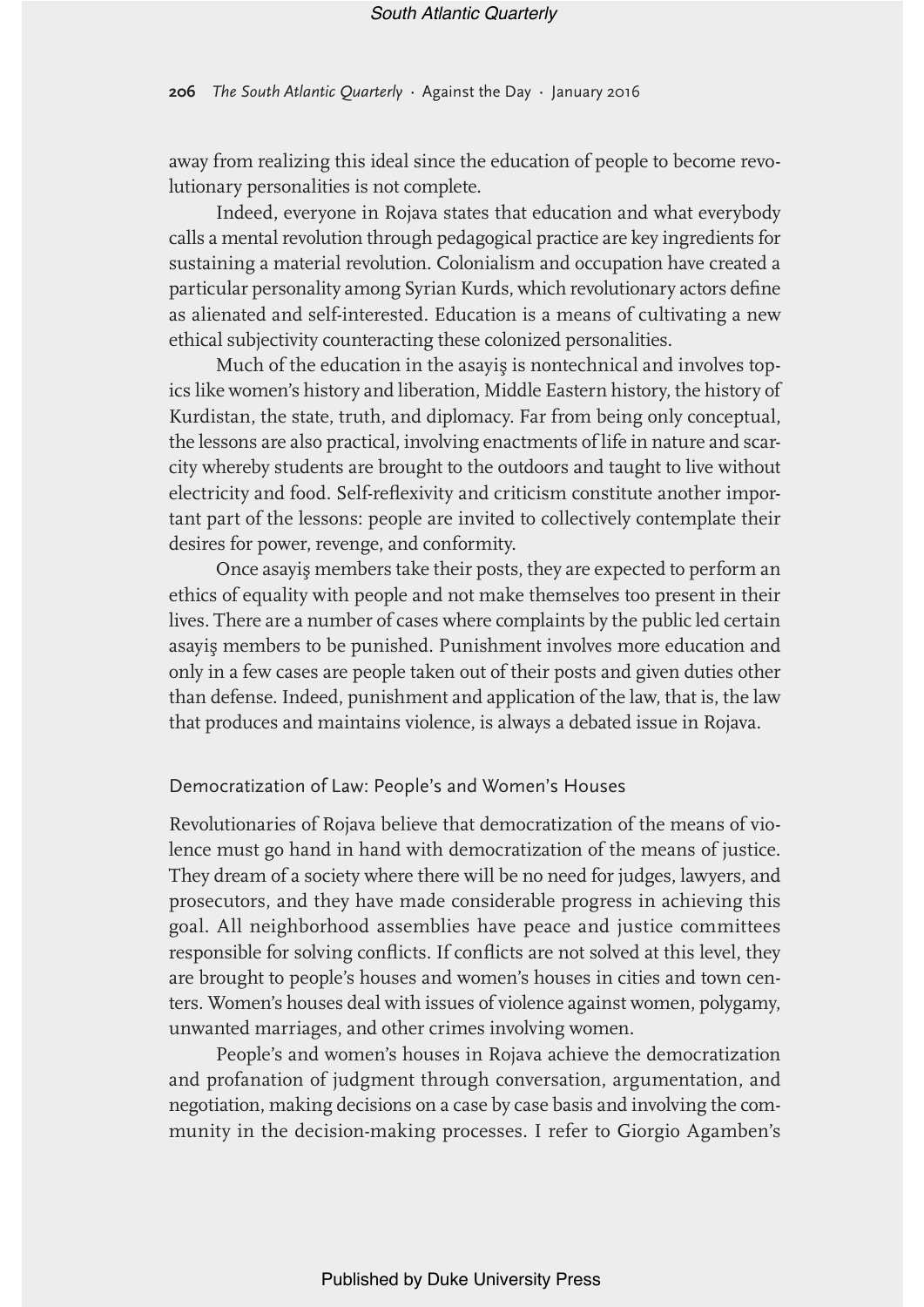(2007) conceptualization of profanation and want to juxtapose it with the magic of the state, which the state acquires by monopolizing the law and violence and by that very monopolization gains a phantasmal presence in the people's lives. For Agamben, profanation is overcoming social separations and bringing all that is reifed by the state and capitalism to the people to use freely. This leads to a diferent form of magic in Rojava that attaches people to the revolution and, in doing so, re-creates them.

Some members of people's and women's houses are selected from the neighborhood assemblies, while others are former legal professionals and graduates of Mesopotamia Law School, where they receive six months of training, and still others are respected and older members of society. The decisions of people's and women's houses do not go uncontested. Sometimes the members are threatened. Other times when they are unsatisfed, the sides of the confict appeal to the canton's formal judicial institutions. Severe criminal cases are directly brought to the formal court. Overall, Mesopotamia Law School's statistics show that 90 percent of cases are resolved in the community councils and people's houses.

#### **The Stage: War, Embargo, and Recognition**

In this intervention, I make two related arguments. My frst argument is that, in the midst of war and turmoil, the revolution of Rojava can provide us with the means to rethink violence and the law. The experience of Rojava, informed by thirty years of guerrilla warfare waged in the name of a colonized people, suggests the way forward involves the profanation of violence and the law by their radical democratization rather than an unrealistic and liberal adherence to nonviolence. This occurs at two levels. On the one hand, through the PKK, YPG, and YPJ, a nonnational, anticolonial armed force is being created that claims to guarantee safety for all oppressed people in the Middle East. On the other hand, self-defense is being deeply localized and its meaning is being extended through neighborhood assemblies, academies, and communes. A similar process is taking place in the legal realm. While a constitution that is nonethnic, ecological, and for women's freedom shapes the framework of practices, it is at the local level that justice and peace are negotiated and debated.

My second argument is informed by research in the anthropology of the state, which maintains that state is formed and re-formed at the everyday level. For example, Michel-Rolph Trouillot (2003: 79–95) argues that the state is created by its effects, specifically the effects of "isolation," "iden-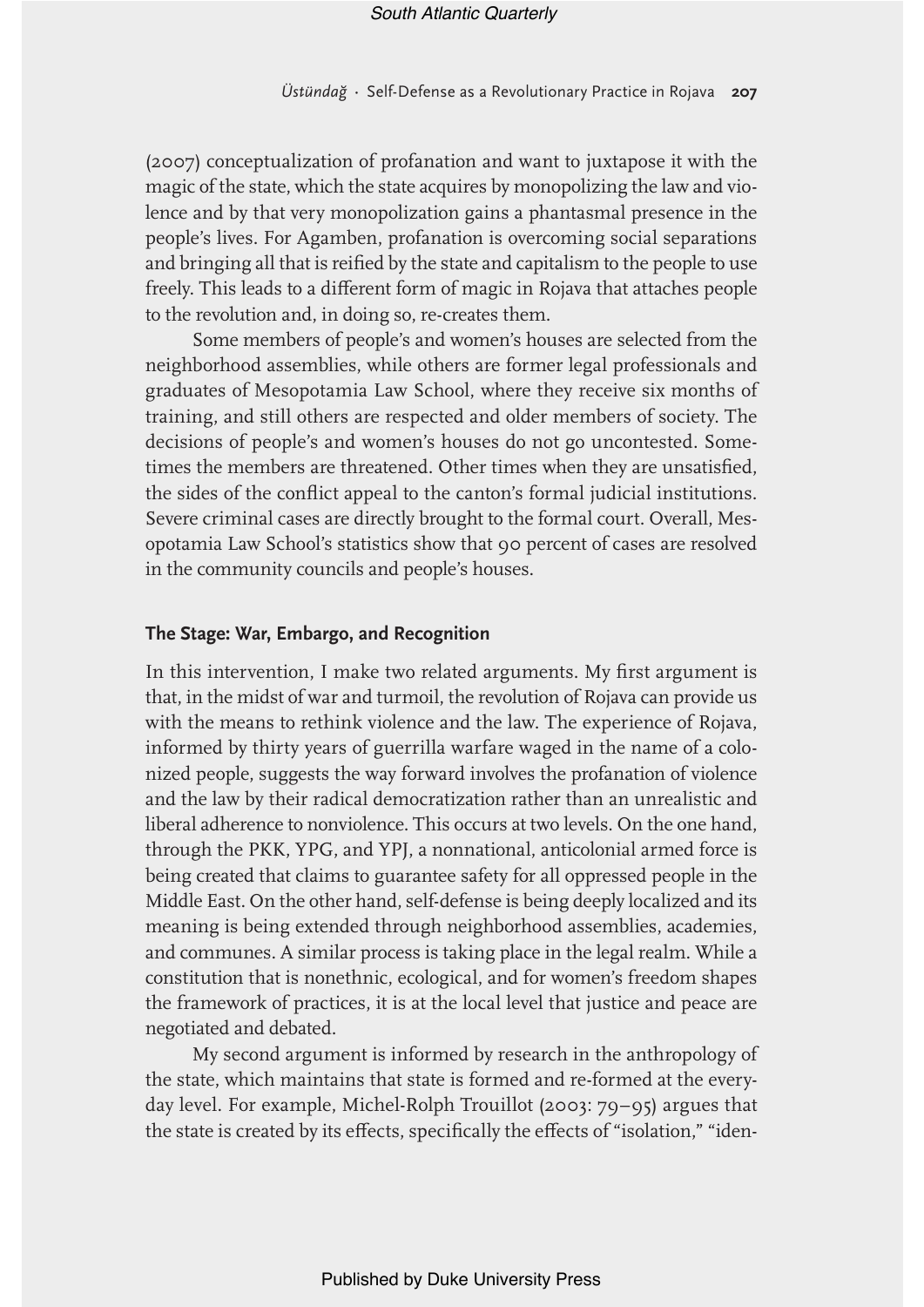**208** The South Atlantic Quarterly • Against the Day • January 2016

tifcation," and "legibility." Aradhana Sharma and Akhil Gupta (2006) emphasize everyday practices of bureaucracy and representation as constitutive of what we call the state. In each of these frameworks, the state takes a phantasmal form, becomes a script for the exercise of power and subsumes society, separating the social from the political. The political is then colonized by the technical (biopower) and the metaphysical (sovereignty). Applying this to Öcalan's terminology would mean that it is through the creation of the state as a separate entity with concrete efects that society is made weaker and the political and the moral are replaced by the governmental and the legal.

In discussing asayiş and people's houses, and by giving examples of their discursive and spatial practices, I have argued that it is not only by means of organizational models but also through everyday enactments that the state is being unmade in Rojava. However, this is only part of the story. As a result of war and embargo and the need to present themselves diplomatically at the global stage, as well as represent their cantons internally to people as emerging systems, canton governments often end up performing stateness. They collect information, speak in the name of the people, assume a Rojavan economy, and desire to create education and healthcare systems.

At least at this conjuncture, I think that we should not speak about a model in Rojava. Rather, we should speak about a movement that is situated in the dialectic between state-ness and society. When talking about the socalled primitive societies, Pierre Clastres (1989) mentions how these societies defended themselves against the emergence of the state, which was always a possibility intrinsic to social life. Armed warriors, polygamous chiefs who had unequal access to resources, and prophets promising a good life always carried the potential of becoming ruling fgures, overtaking functions of production, reproduction, and defense from collectivities.

Fighters against ISIS, canton officers who conduct diplomacy and make rules, and political cadres embodying revolutionary ethics bear a surprising resemblance to warriors, chiefs, and prophets. However, the Rojavan people's history of democratic modernity equips Rojavans with the means to keep these state-like fgures under control: They love and mourn fghters as long as those fighters are ready to die for them, they scrutinize officers in terms of what they consume and possess, and they challenge the knowledge of cadres with their own wisdom. Academies, assemblies, and communes are increasingly becoming structured spaces where society defends itself not only from the state that is under erasure but also from the one that is always in danger of emerging.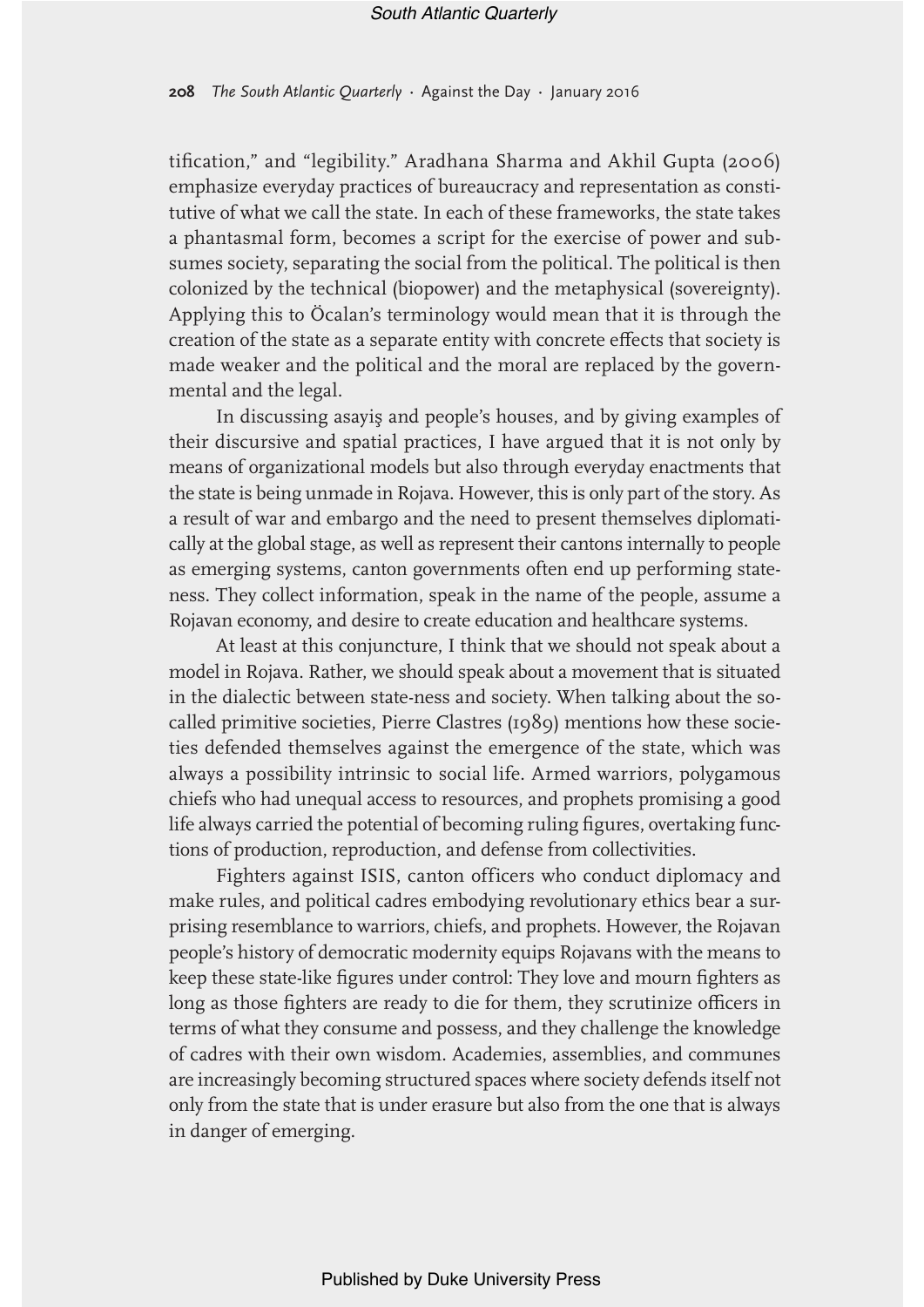Üstündağ • Self-Defense as a Revolutionary Practice in Rojava **209**

#### **Notes**

Thanks to Ceren Özselçuk and Bülent Küçük for their valuable comments, which helped me improve this essay immensely.

- 1 The PKK is a Marxist guerrilla organization founded in 1978 and fought against the Turkish state on behalf of Kurds.
- 2 The word rojava means west in Kurdish and denotes the Kurdish populated areas in Syria. It consists of the three cantons of Kobanê, Afrin, and Jazira.
- 3 These observations and interviews I conducted are part of a research project I am leading on how the Kurdish Liberation Movement redefnes itself in the Middle East in the midst of war, revolution, and confict. By KLM I am referring to the legal and illegal organizations that regard Abdullah Öcalan as their leader and aim at realizing democratic autonomy for Kurds and the rest of the region without changing the borders of existing states.
- 4 For a biography of Öcalan, see Yücel 2014.
- 5 For an analysis of the time Öcalan spent in Syria and how it infuenced Kurdish politics in Syria, see Dicle 2013.
- 6 This does not mean that Kurds weren't oppressed by the Syrian government. Many were detained and imprisoned for their political activities. Also, large sections of the population were denied citizenship.
- 7 The PYD is the strongest political party in Rojava and accepts Öcalan as its ideological leader.
- 8 This melancholia has become a productive force empowering the struggle of Kurds for visibility and rights in urban areas and in the legal realm. See Üstündağ 2005.
- 9 The year 2006 is a turning point in Kurdish struggle. When twelve guerrillas were killed by the Turkish state, a region-wide insurgency ensued that protested not only the state but also the emerging middle classes and political elites in Kurdistan. Subsequently, the guerrillas visibility and impact on the margins and mountains of Kurdistan once again increased.
- 10 A report published by Barış için Kadınlar (Women for Peace) in 2014 states that when the guerrillas decided to retreat as a result of the peace process, the women of the region became concerned that they would not be able to defend themselves and that violence against women would increase in the area.
- 11 TEVDEM is an umbrella organization for diferent parties and organizations in Rojava that participate in the making of the revolution.
- 12 Asayiş refers to defense units that are responsible for peace and security in cities and villages. People refrain from calling them police since almost each and every asayiş member has experienced trouble with the police.
- 13 The YPG and YPJ are loosely connected to TEVDEM and the canton governments and encompass all who want to participate in the defense of Rojava regardless of organizational and ideological afliations.

#### **References**

Agamben, Giorgio. 2007. Profanations. New York: Zone Books.

Benjamin, Walter. 1986. "Critique of Violence." In Refections: Essays, Aphorisms, Autobiographical Writings, edited by Peter Demetz, 277–300. New York: Schocken.